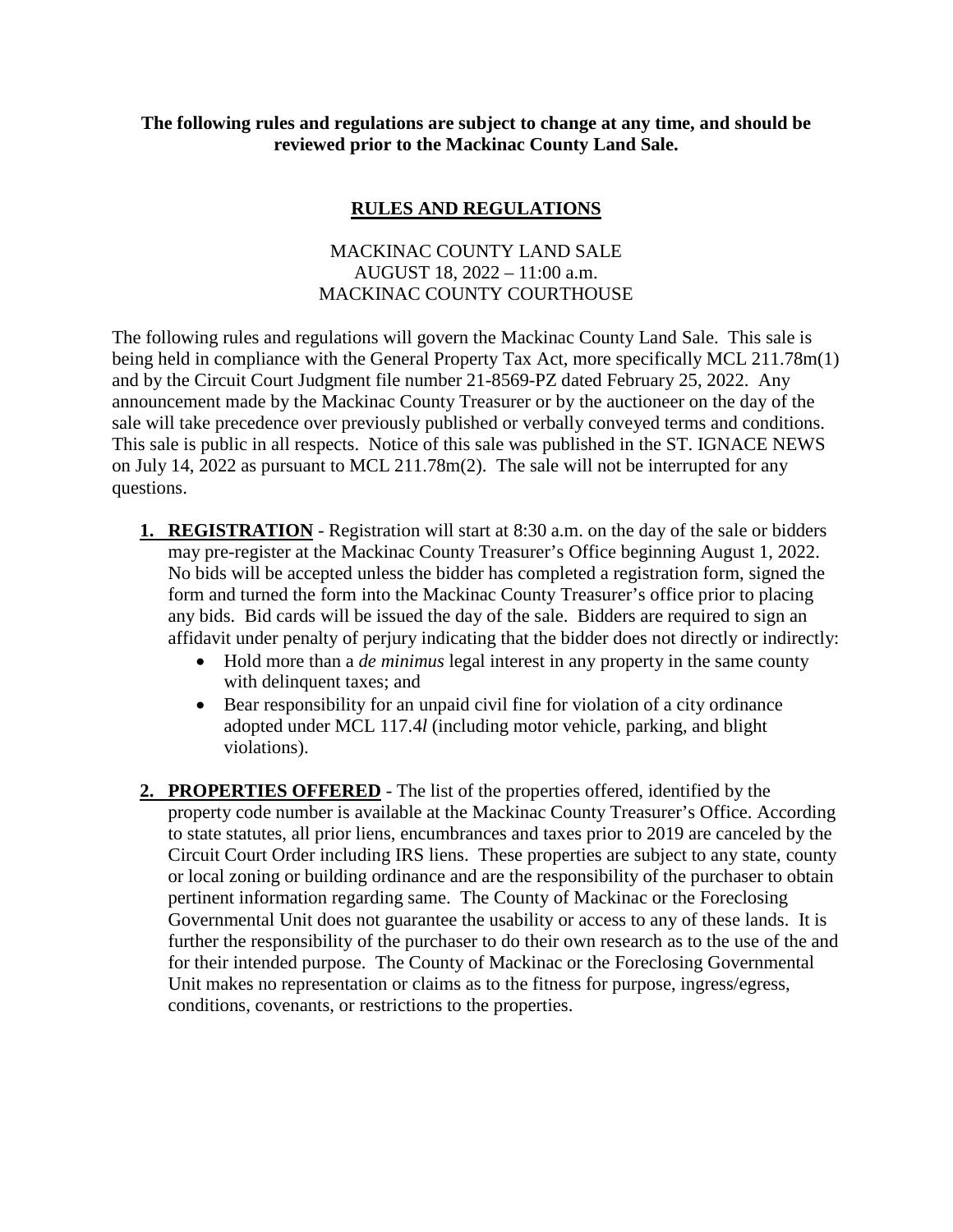- **3. MINIMUM BID PRICE** The current minimum bid price is shown on the available list and is subject to change without further notice as additional fees are accrued. No sale will be accepted for less than the minimum bid indicated at the time of sale. The minimum bid is defined in MCL 211.78m(11).
- **4. BIDDING** A registered person may bid on any of the offered properties. Any person unable to attend the sale may be represented by an authorized agent or other representative. **A registered bidder is legally and financially responsible for all parcels bid upon whether representing one self or acting as representative**. Each sale unit will be offered separately and in the order appearing on the list. Each sale will be awarded to the individual bidding the highest amount equal to or greater than the minimum bid. An oral bid accepted at public auction is a legal and binding contract to purchase a parcel of property. No sealed bids or block bidding will be accepted. The Foreclosing Governmental Unit reserves the right to bundle any parcels of property. An opening bid will be the minimum bid; the next bid will be rounded to the next hundred-dollar amount. Bids will then be accepted in increments of \$50.00 or more. Once the bid reaches \$5,000.00 or the minimum bid is more than \$5,000.00 bids must be in increments of \$100.00 or more.
- **5. TERMS OF SALE** The purchase price consists of the bid price. **For the August and September sales, the purchaser must pay twenty (20%) of the purchase price the day of sale by 4:00 p.m. The remainder of the purchase price must be paid within twenty-one (21) days of day of sale**. **The 20% down payment will be forfeited if balance is not paid 21 days from sale**. Purchase price must be paid by cashier's check or money order. All payments are to be made payable to the Mackinac County Treasurer. You may also make specific arrangements to bank wire funds from your bank to the Mackinac County Treasurer. Please contact the treasurer's office to make arrangements for bank wire instructions. All monies paid and all properties bid upon will be forfeited if the purchaser fails to consummate any part of any purchase on any day of the auction. The County Treasurer may prosecute any purchaser who fails to consummate a purchase. Any bidder who fails to consummate a purchase will be banned from bidding at all future land auctions.
- **6. PURCHASE CERTIFICATES** Successful bidders at the sale will be issued a receipt for their purchases, upon payment. Purchaser must provide the Mackinac County Treasurer (FGU) an affidavit under penalty of perjury indicating that the purchaser does not directly or indirectly: – Hold more than a *de minimus* legal interest in any property in the same county with delinquent taxes; and – Bear responsibility for an unpaid civil fine for violation of a city ordinance adopted under MCL 117.4*l* (including motor vehicle, parking, and blight violations). Purchaser will be entitled to a quit claim deed for the property conveying fee simple title to the property within 14 days of final payment. The deeds will be recorded with the Register of Deeds Office and mailed to the purchaser. Quit claim deeds will be issued conveying only such title as received by the Foreclosing Governmental Unit through tax foreclosure. The insurance companies may or may not issue title insurance on properties purchased at this sale. The purchaser may seek a quiet title action to satisfy the requirement of the title insurance companies to obtain title